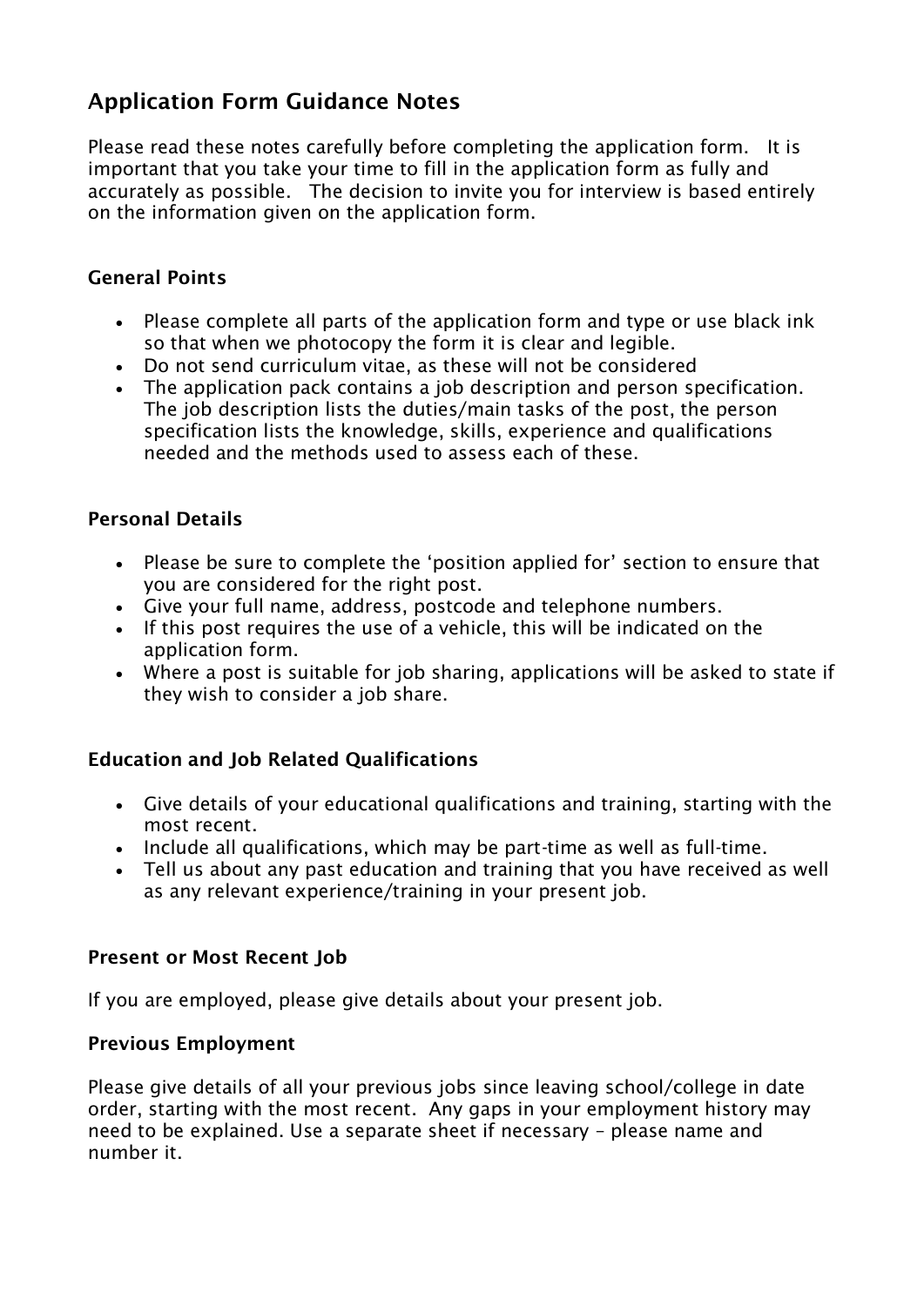# Voluntary Work

- Many people will have developed relevant skills and knowledge through voluntary work and work experience. You will need to show how you could fit these skills and knowledge into the person specification.
- Think carefully about what you have done in the past, at home, school and leisure, paid or unpaid employment as you may wish to draw on the skills you developed.
- Do not be put off if you have not worked for a long time, think carefully about any experience that you may have gained.

## Relevant Skills, Knowledge and Experience

- This is a very important part of your application form as it gives you the opportunity to demonstrate why you are suitable for the post. Before completing it, refer to the job description and person specification.
- Give examples to show how or what you have done to meet each area on the person specification. Be specific about your skills and specify your own responsibilities. Demonstrate a particular skill rather than simply saying that you have it.
	- o For example, if the person specification asks you to demonstrate an ability to recruit volunteers, you may want to describe what methods/processes you have used to do this previously, at what level, and how successful or effective these were.
- Please name and number any continuation sheets.

# References

Your first referee must be your present employer or if you are not employed at present, your last employer. Please note that we will only take up references if you are offered the post. We may also contact your past employers where it seems necessary.

#### Immigration, Asylum and Nationality Act

The law states that you must be entitled to reside and/or work in the United Kingdom. If your application is successful you will be asked to show that you are entitled to work for us. You may be able to meet this request by providing your National Insurance number. In the absence of this we may ask to see your passport or other documentation to show your entitlement to work.

#### Criminal Convictions

If the vacancy is exempt from the Rehabilitation of Offenders legislation, this will be explained in the application form. If it is, you should tell us about ANY cautions, convictions or bindovers on the application form and tell us if there are proceedings outstanding against you.